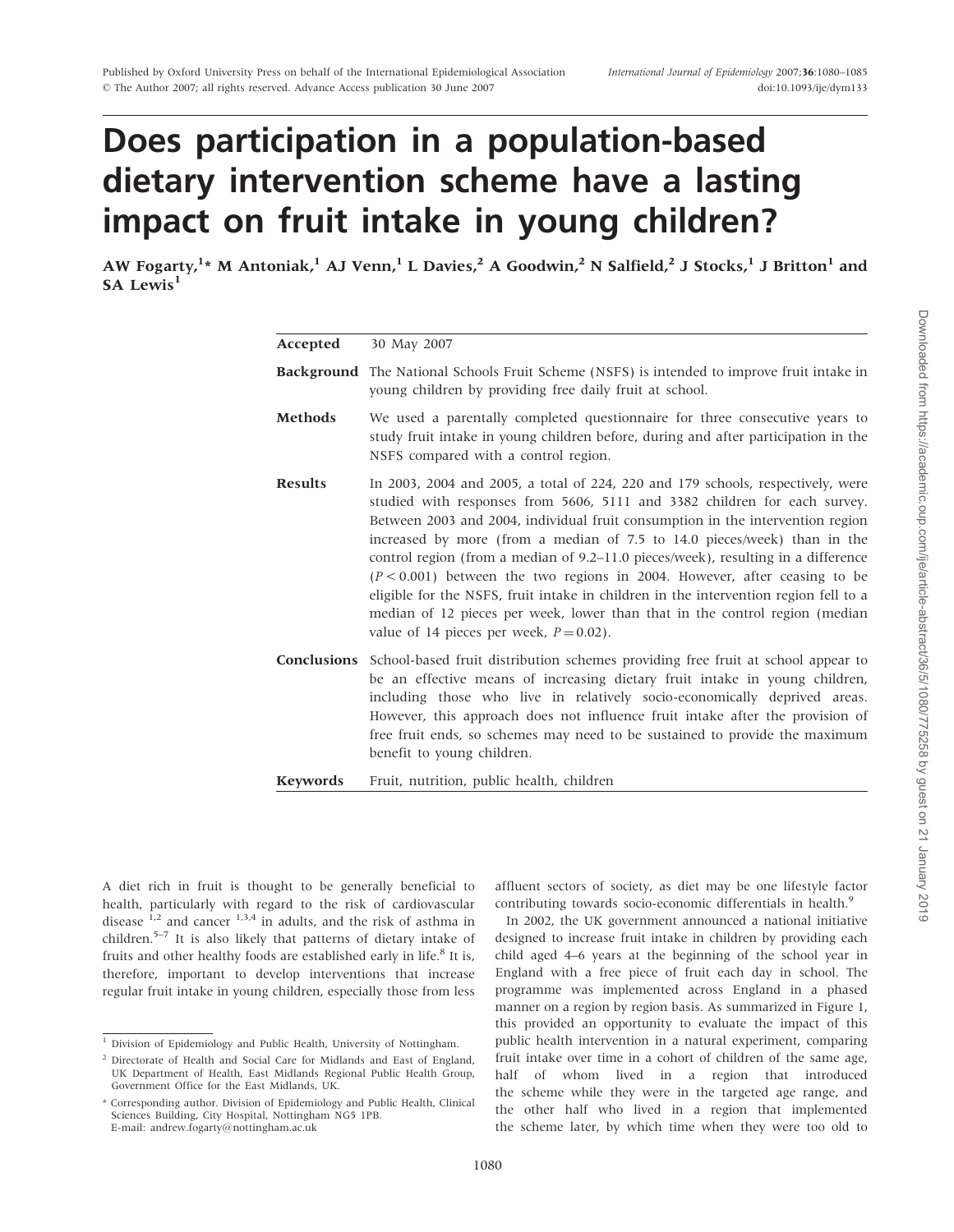

Figure 1 A summary of the evaluation of National Schools Fruit Schemes

qualify for the scheme. This has allowed us to determine whether the NSFS increased intake of fruit in young children, and whether any effect was sustained after children ceased to receive free fruit at school.

# Methods

#### Study design and sample

The National Schools Fruit Scheme (NSFS) was introduced in England with the aim of providing every child of the age 4–6 years at the beginning of the school year (Age 4, 5 and 6 years corresponding to Reception Year, Year 1 and Year 2, respectively) attending a Local Educational Authority maintained school with a daily piece of fruit distributed at school, and was implemented in different regions of the country over a period of  $\sim$ 2 years from 2002 to 2004. The fruit was provided by local wholesalers when possible, was considered good or excellent by 93% of schools and consisted of familiar fruit such as apples, bananas, satumas and pears. $10$  In the East Midlands region, the NSFS was implemented for all eligible children just before the end of the school year in June 2003, and children in Year 1 in this region in June 2003, therefore, went on to receive daily fruit at school until they reached the end of Year 2 in July 2004. In the Eastern region, the NSFS was not implemented until September 2004, by which time all children who were in Year 1 in June 2003 were now too old to qualify for the scheme (Figure 1). In autumn 2004, the NSFS was renamed the School Fruit and Vegetable Scheme.

In May 2003, we recruited a random sample of 113 schools in the East Midlands and 122 schools in the Eastern region of England. We collected baseline data on diet using a short simple questionnaire completed by the parents of children who were then in Year 1 (aged 5–6 years). We then repeated this measure in these children in May 2004 (aged 6–7 years) and again in May 2005 (aged 7–8 years). The eligible children in the East Midlands region had received daily fruit at school between the dates of the first and second questionnaires but not between the dates of the second and third questionnaires; the children in the Eastern region did not receive fruit at school at any stage. Ethics approval was obtained from the Eastern Multiple Regional Ethics Committee.

The questionnaires were distributed and returned via the schools, and we had to rely on the goodwill and cooperation of the school staff to oversee this process. We had no opportunity to pursue non-respondents. Schools that refused to participate or returned very few (<6) questionnaires in any year were omitted from analysis. The number of children eligible to participate each year was estimated from data provided by the participating schools. Some of the smaller community schools catered for students up to Year 2 only, and to ensure that we continued to include as many as possible of our original study population, we identified and contacted the schools that these children were entering in Year 3, and if agreeable recruited them into the study.

Fruit intake was quantified by two questions asking parents how many days in a typical week the child ate fruit, excluding fruit juice, either at school or home, and how many pieces of fruit were consumed on average every day. The same questions were used for all three years of the survey. The completed questionnaires were scanned and entered into a database (Document Capture Company, Wembley, UK). Parents provided their postcode, which was linked to the census area statistic ward and in turn to the Townsend Z score for the 2001 census, as a marker of socio-economic status. The Townsend Score is a normally distributed measure with negative scores indicating higher, and positive scores lower, socio-economic status.<sup>11</sup>

### Statistical analysis

We analysed these data as three cross-sectional studies in 2003, 2004 and 2005. For each year, we derived two outcome measures of fruit intake for each child; a binary indicator of whether fruit was eaten every day or less than every day, and a continuous measure of number of pieces of fruit per week computed by multiplying frequency of days eaten per week by the number of pieces of fruit eaten per day. To allow for clustering, we then aggregated these measures by school, calculating for each school the proportion of children eating fruit every day, and the median number of pieces of fruit per week per child. For each of 2003, 2004 and 2005, we compared these outcomes between schools in intervention and control regions using the independent samples t-test and Mann Whitney U-test, respectively in accordance with the distribution of each outcome variable. We analysed the data in this way rather than longitudinally, since the children and schools taking part were not consistent over the 3 years of the study. Finally, we calculated the median Townsend score for students in each school, and used this value to create a median value for all of the schools in the study. We divided the schools into those above and below the overall median, and then repeated our analyses stratified by this marker of higher or lower deprivation. SPSS (Version 12.0, Illinois, USA) was used for all analyses.

## Results

In 2003, 2004 and 2005, the schools had 10470, 10104, 8386 children who were attending the classes participating in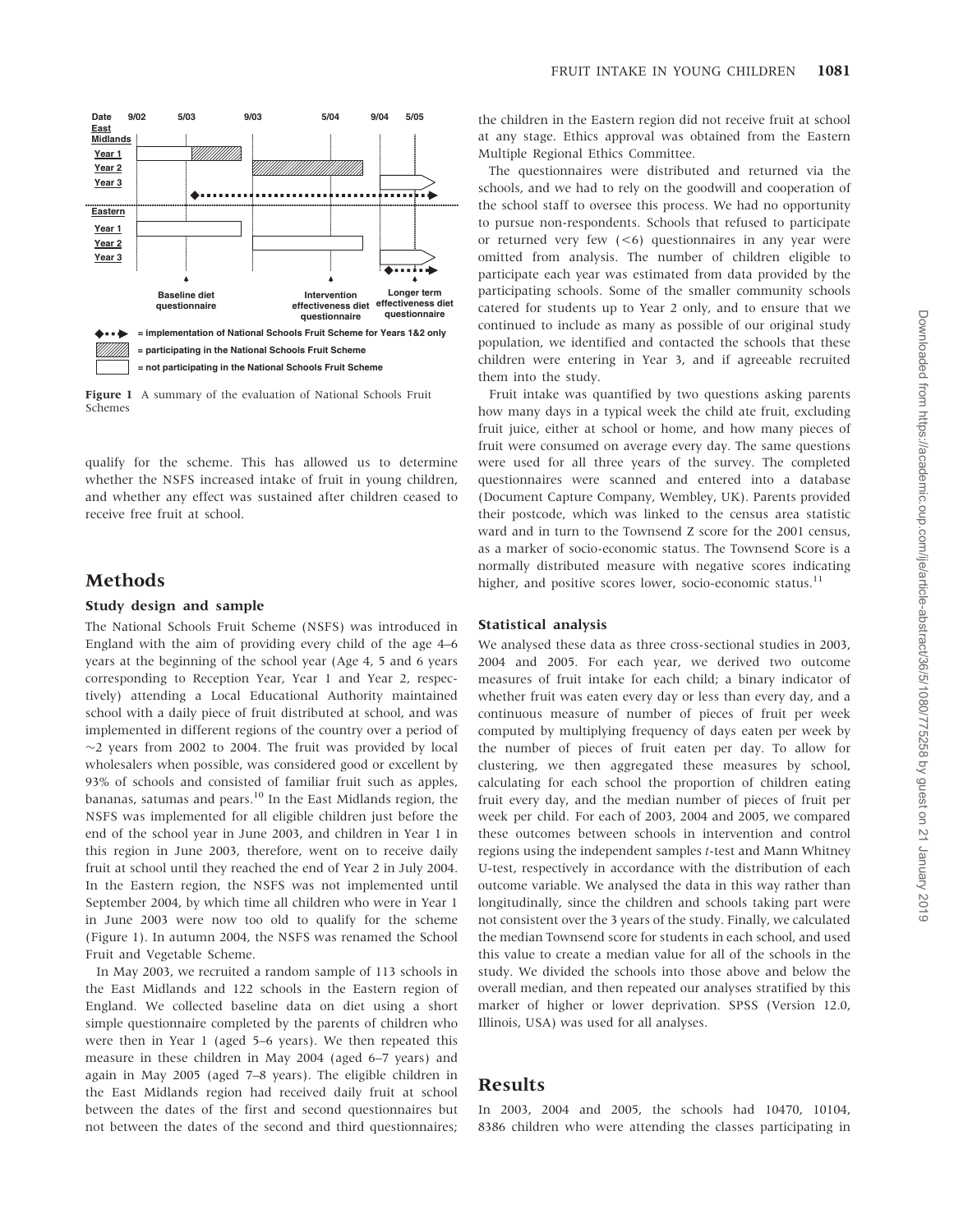|                                                                                    | Region       |                                                                                                 |                   | Year of survey    |  |  |
|------------------------------------------------------------------------------------|--------------|-------------------------------------------------------------------------------------------------|-------------------|-------------------|--|--|
|                                                                                    |              | 2003                                                                                            | 2004              | 2005              |  |  |
| No. of schools                                                                     | $EM$ (fruit) | 108                                                                                             | 107               | 91                |  |  |
|                                                                                    | E (control)  | 116                                                                                             | 113               | 88                |  |  |
| No. of eligible children                                                           | $EM$ (fruit) | 4984                                                                                            | 4676              | 4003              |  |  |
|                                                                                    | E (control)  | 5576                                                                                            | 5428              | 4383              |  |  |
| No. of questionnaires returned (% response rate)                                   | $EM$ (fruit) | 2665(54)                                                                                        | 2333(50)          | 1581 (39)         |  |  |
|                                                                                    | E (control)  | 2941 (53)                                                                                       | 2778 (51)         | 1801(41)          |  |  |
| No. of males $(\%)$                                                                | $EM$ (fruit) | 1336 (50.2)                                                                                     | 1134 (48.6)       | 723 (45.7)        |  |  |
|                                                                                    | E (control)  | 1473 (50.2)                                                                                     | 1358 (49.0)       | 858 (47.7)        |  |  |
| Median Townsend Score for individuals (IQR)                                        |              | EM (fruit) $-1.0$ ( $-2.4$ to $+1.7$ ) $-0.6$ ( $-2.4$ to $+1.7$ ) $-1.0$ ( $-2.4$ to $+1.7$ )  |                   |                   |  |  |
|                                                                                    |              | E (control) $-1.5$ ( $-2.7$ to $+0.6$ ) $-1.4$ ( $-2.7$ to $-1.4$ ) $-1.4$ ( $-2.6$ to $+0.7$ ) |                   |                   |  |  |
| Children's median weekly fruit intake per school (pieces of fruit, IQR) EM (fruit) |              | $7.5(7.0-11.4)$                                                                                 | $14.0(12.0-14.0)$ | $12.0(9.0-14.0)$  |  |  |
|                                                                                    | E (control)  | $9.2(7.0-14.0)$                                                                                 | $11.0(12.0-14.0)$ | $14.0(11.2-14.0)$ |  |  |
| % per school eating fruit every day (mean, 95% CI)                                 | $EM$ (fruit) | $46.7(44.0-49.4)$                                                                               | $65.1(62.3-67.8)$ | 58.5 (55.1-61.9)  |  |  |
|                                                                                    | E (control)  | 51.6 (48.8–54.4)                                                                                | 54.1 (51.7–56.4)  | $61.3(58.5-64.1)$ |  |  |

EM (fruit), East Midlands; E (control), Eastern region; IQR, interquartile range; CI, confidence intervals.



Figure 2 The proportion of children eating fruit every day for schools in the intervention and control regions 2003–05

the study. We received completed questionnaires from 5606, 5111 and 3382 children, respectively, giving response rates of 53, 51 and 40% for the 3 years of the study. The study population is described in Table 1.

The proportion of children eating fruit every day in schools in the intervention (East Midlands) and control (Eastern) regions in each year is presented in Figure 2. In May 2003, when the children were in Year 1, before either region participated in the NSFS, the proportion of children eating fruit every day was lower in the intervention than the control region with a mean difference of  $-4.9\%$  (95% confidence interval, 95% CI  $-8.7$  to -1.1). In May 2004, while the children were in Year 2 and the intervention region was participating in the NSFS, this pattern was reversed such that the proportion eating fruit every day was markedly higher in the intervention than the control region with a difference of  $+11.0\%$  (95% CI  $+7.4$  to  $+14.6$ ) between the two regions. However in May 2005, once children in the intervention region ceased to participate in the NSFS,

the proportion eating fruit every day fell to less than the control region  $(-2.8\%$ , 95% CI  $-7.2$  to  $+1.6$ ). There was a similar pattern in the number of pieces of fruit eaten per week (Figure 3), being lower at baseline in 2003 in the intervention region than in the control region, rising to above that of the control region during participation in the NSFS, and falling below the control region once participation in the NSFS has ceased (all  $P \le 0.02$ ). The effect of participation in the National School Fruit Scheme on the proportion of children per school eating fruit every day is presented stratified by Townsend deprivation score for the two regions in Figure 4. Those living in relatively more deprived areas ate less fruit at baseline in both the control and intervention regions. In the intervention region, a similar size increase in fruit intake during the period of participating in the fruit scheme was apparent in the more and less deprived areas.

# Discussion

This study has demonstrated that on the basis of parent reported questionnaire findings, a dietary intervention aimed at providing free fruit to young children in school is effective in increasing fruit intake, and that this effect is similar across the range of socio-economic deprivation. However, this increase in fruit intake was not sustained after participation in the NSFS ended. The implication of our study is, therefore, that school based dietary interventions can be effective, but may need to be for a longer duration to achieve consistent changes in children's diet.

As a high intake of dietary fruit is associated with a lower risk of disease in later life,  $1-4,12$  this approach has the potential to translate into substantial benefits at the population level. $13$ New effective interventions to increase fruit intake in young children are urgently required as a recent survey in England demonstrated that 70% of young children typically eat citrus fruit, and 30% apples or pears, less than once a week,  $14$  while recent guidelines from the American Dietetic Association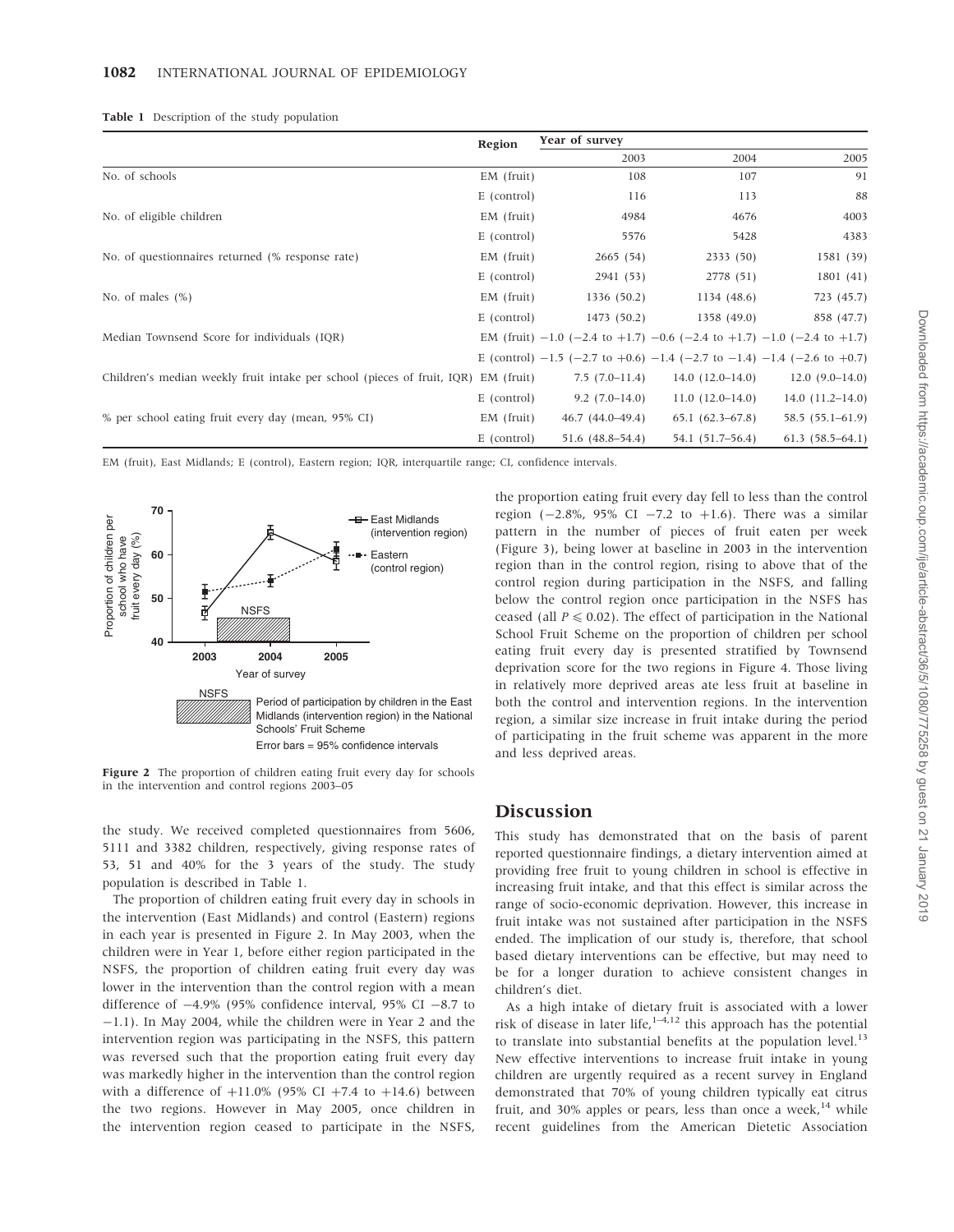

Figure 3 The median intake of fruit per week for schools in the intervention and control regions 2003–05



Figure 4 The proportion of children who eat fruit every day for schools in the intervention and control regions 2003–05: stratified by deprivation index

suggest that most American children's diets also need improvement.<sup>15</sup>

## Strengths and limitations

Our study used a prospective design, with three surveys in consecutive years covering the periods before, during and after participation in the NSFS for children in the East Midlands who were aged 5–6 years in 2003, with comparable data for the Eastern region which provided a control group. The responses rates in 2003 and 2004 of 51–53% were reasonable for surveys conducted by distributing questionnaires to parents via the schools, and probably underestimate the true response rate since it does not take into consideration those who were absent from school on the day the questionnaire was distributed. The response rate of 40% in 2005 was more disappointing and probably reflects a change in the schools included in the study in the 3rd year. Approximately 25% of infant schools included in the original survey took children to year 2 only, and whilst we endeavoured to recruit the new junior schools that these children subsequently attended in the 3rd year, these larger junior schools would not have been involved in the NSFS, and may have been less committed to taking part in, or achieving good response rates for, our study. The lower response in 2005 was similar between intervention and control areas, and respondents in 2005 had a similar socio-economic profile to those in 2003 and 2004. However, we cannot exclude the possibility that parents of children who consumed more fruit and vegetables may be more likely to respond to repeated questionnaires, and this may have contributed in part to the increase in intake in Year 3 in the control group. This response bias is likely to be non-differential between the intervention and control groups, and therefore unlikely to have had an appreciable effect on the validity of our results. An alternative explanation for the increase in fruit consumption in the control group in 2005 may be a consequence of the higher socioeconomic status of the total control population compared with those who participated in the NSFS, which resulted in the continuation of the increase in daily fruit intake in Year 3 seen in earlier years. We attempted to avoid potential bias arising from parents being aware of the intervention that we were evaluating by telling them only that they were taking part in a survey of 'health and diet'. However, if some parents were unaware of the fruit eaten by their children in school, our estimates of the effect of the fruit in schools scheme on consumption may have been conservative. In addition, we are unable to exclude the possibility that an increased awareness of their children's fruit intake by parents in East Midlands (the intervention region) may have resulted in a higher reported fruit intake that did not reflect reality and thus introduced bias to our observations.

One of the potential limitations of this study is that our estimates of children's fruit intake are based on parental responses to a simple questionnaire, rather than a more direct measure of dietary intake. However, parentally completed food frequency questionnaires have been shown to provide reasonably accurate estimates of fruit intake in children of this age,  $16$ and the average fruit intake at baseline in our study was comparable with that reported in national UK surveys of children aged  $5-7$  years,<sup>14</sup> although we have not specifically validated our two simple questions assessing frequency and quantity of fruit intake. It is likely that aspects of the implementation of the scheme, and the range of fruit on offer, will have differed between schools in the intervention region, and we have no data on the implementation of the NSFS in individual schools to establish whether such differences affected intake. In addition, a differential in local policies involving either fruit distribution schemes or healthy eating health promotion programmes between the intervention and control regions would be an alternative explanation for our data, particularly the increase in fruit intake observed in the control region in 2005 after the children have become ineligible for the NSFS. However, having contacted the authorities responsible for the implementation of the NSFS in the control region, we are not aware of the presence of any additional local fruit supplementation initiatives after the introduction of the NSFS.

#### Comparison with other interventions

This is a pragmatic study that evaluated a practical intervention in regional populations, and was able to ascertain the efficacy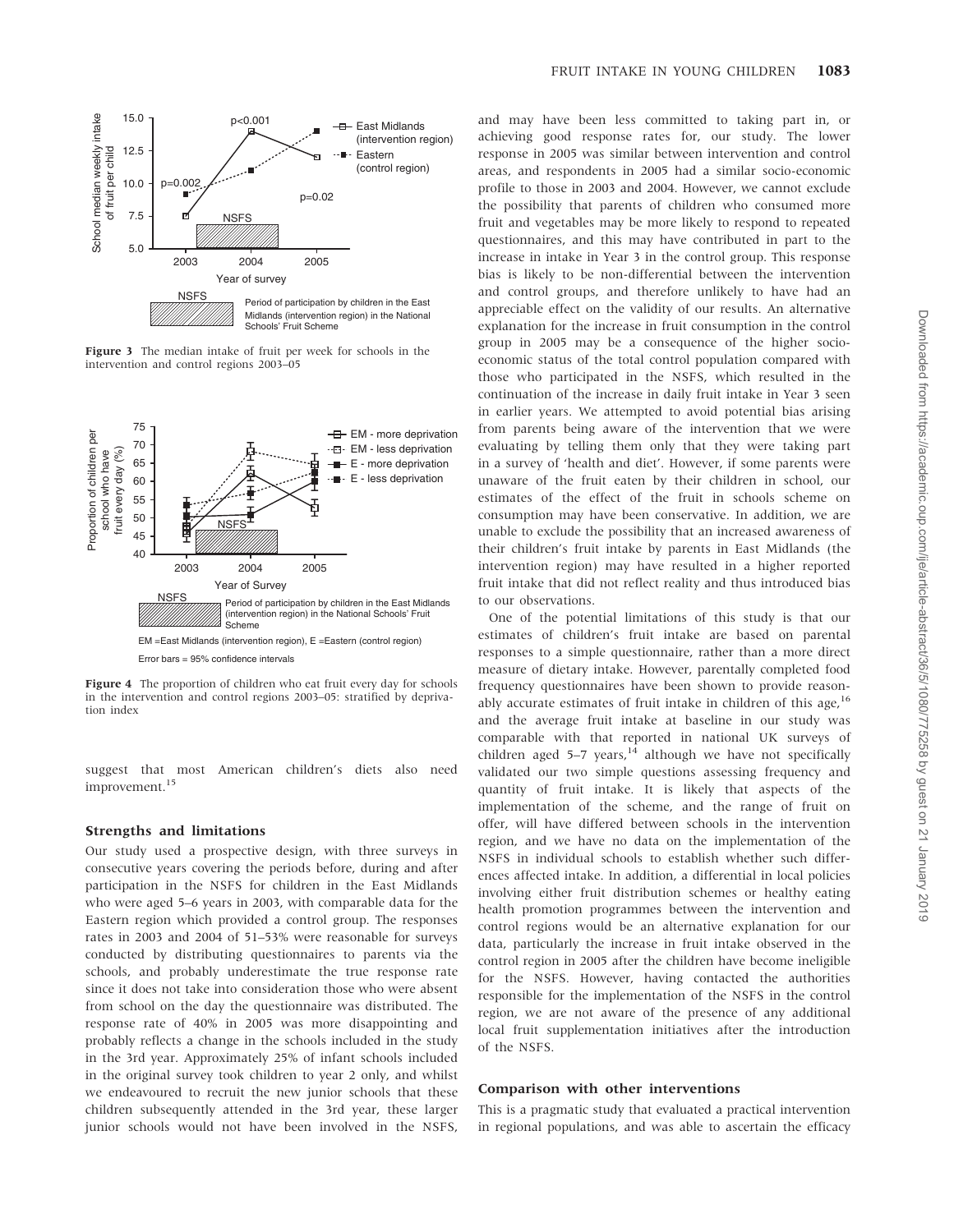of a public health intervention on fruit intake, outside the relative constraints that can accompany a more formal clinical trial. While there have been studies assessing a variety of interventions aimed at modifying diet in school children in the context of an experimental intervention, these have tended to be relatively small,  $17-23$  and very few of these have prospectively assessed the impact of a dietary intervention that involved young children aged 5–7 years, an age at which dietary preferences may be developing. A cross-sectional evaluation of the NSFS using a 24 h recall food tick list demonstrated that daily median fruit consumption was 117 g in infants attending participating schools compared with 67 g for infants in control schools, with no effect seen in older children who had participated in the pilot stages of the NSFS and subsequently stopped receiving free fruit at school.<sup>24</sup> In the United States, the Eat Well and Keep Moving Program assessed a school-based interdisciplinary health behaviour programme among children aged 9–10 years that used a classroom based intervention aimed at improving diet and physical activity.<sup>25</sup> While 24 h recall measures indicated an increase in daily fruit and vegetable intake of approximately 0.73 servings, no effect was observed using food frequency measures or repeated crosssectional surveys. The Cafeteria Power Plus project promoted the choice of fruit and vegetables at lunch time for children aged  $5-8$  years from  $26$  schools<sup>26</sup> by making these foods available and attractive in the cafeteria in conjunction with special events such as challenge weeks. This initiative resulted in an increase in fruit intake of 0.16 portions of fruit at lunchtime. However, a similar intervention in 9 to 10-year-old children from 20 schools improved fruit intake by 0.62 servings per day as assessed by 24 h recall with follow up 1–3 months after the intervention had ceased.<sup>27</sup> A study from the United Kingdom of an intervention in 7 to 11-year-old children in 10 primary schools incorporating teacher training, modification of school meals, school action plans targeting the curriculum, physical education, tuck shops and playground activities demonstrated in increase in vegetable consumption of 0.3 portions/day as assessed by 24 h recall but not when using a 3-day food diary, and had no impact on fruit intake.<sup>28</sup>

A recent report from Norway evaluated the lasting impact of providing free fruit at school to 517 children with a mean age of 11 years alongside an educational programme in 9 intervention and 10 control schools. They reported that one year after the intervention had ended, the children from the intervention schools were taking 0.6 daily portions of fruit more than the controls, an effect partly explained by increased participation rates in a subscription programme that provided daily fruit at school.<sup>29</sup>

### Interpretation of results

The fact that our evaluation of a population based dietary intervention identified substantial increases in fruit intake suggests that a practical approach that simply provides nutritious food directly to young children is an effective means of promoting a healthier diet. The daily cost of the scheme was estimated by the UK Department of Health to be  $\sim$ £0.10 per child (US\$0.20), which equates to an annual cost of approximately £20 (US\$40) per child. Such an intervention may need to be made available to a wider age range of children than just those aged 5–7 years to produce a persistent increase in fruit intake, as we have shown that the dietary benefits only last for the duration of the intervention. In addition, as this intervention also has an impact in relatively more deprived individuals, and low fruit intake is one of the lifestyle factors that may contribute to the health inequalities between different sectors of society, providing free fruit to children via the schools has the potential to reduce socio-economic gradients in health.<sup>30</sup>

# Acknowledgements

We would like to thank all the schools that collected data for us. The study was funded by the Department of Health, England (Public Health Initiative/03/C1/023).

Conflict of interest: Lindsey Davies, Nick Salfield and Ann Goodwin are employed by the Department of Health, and are involved in the coordination of the National Schools Fruit Scheme. There are no other potential conflicts of interest.

## KEY MESSAGES

- Giving a daily piece of fruit to young children increases their weekly fruit intake.
- There is no lasting effect on the young children's fruit intake after they cease to receive free fruit at school.
- To have a lasting impact on young children's diet, it is likely that free fruit at school should be provided for longer than 1 year.

# References

- <sup>1</sup> Van't Veer P, Jansen M, Klerk M, Kok F. Fruits and vegetables in the prevention of cancer and cardiovascular disease. Public Health Nutrition 2000;3:103–7.
- $2$  Bazzano L, He J, Ogden L et al. Fruit and vegetable intake and risk of cardiovascular disease in US adults: the first National Health and Nutrition Examination Survey Epidemiologic Follow-up study. Am J Clin Nutr 2002;76:93–9.
- <sup>3</sup> Willett W. Diet and cancer. *JAMA* 2005;293:233-4.
- <sup>4</sup> Genkinger J, Platz E, Hoffman S, Comstock G, Helzlsouer K. Fruit, vegetable, and antioxidant intake and all-cause, cancer and cardiovascular disease mortality in a community-dwelling population in Washington County, Maryland. Am J Epidem 2004;160:1223–33.
- <sup>5</sup> Woods R, Walters E, Raven J et al. Food and nutrient intakes and asthma risk in young adults. Am J Clin Nutr 2003;78:414–21.